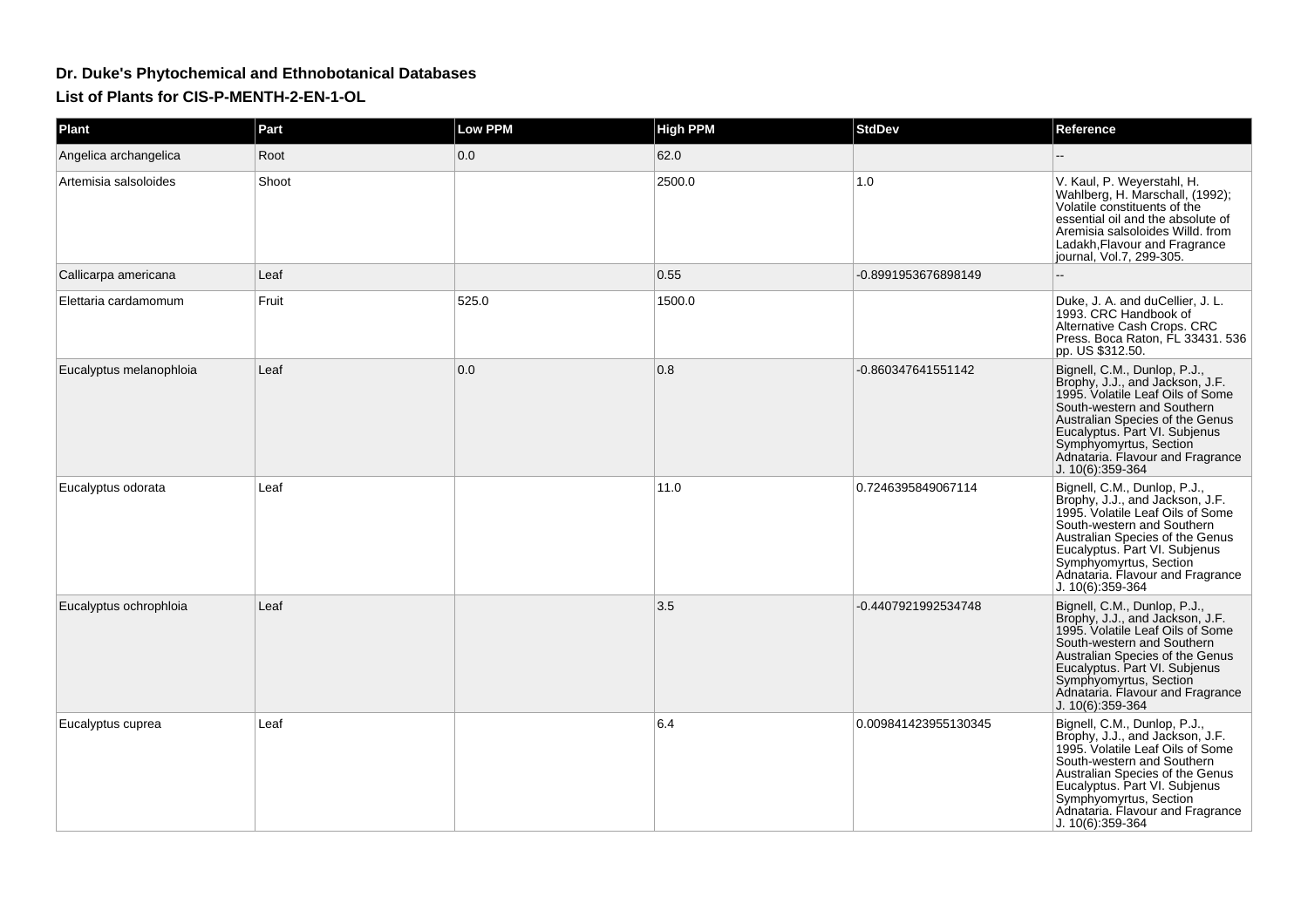| Plant                  | Part | <b>Low PPM</b> | <b>High PPM</b> | <b>StdDev</b>       | Reference                                                                                                                                                                                                                                                                               |
|------------------------|------|----------------|-----------------|---------------------|-----------------------------------------------------------------------------------------------------------------------------------------------------------------------------------------------------------------------------------------------------------------------------------------|
| Eucalyptus viridis     | Leaf | 0.0            | 0.5             | -0.9069649129175494 | Bignell, C.M., Dunlop, P.J.,<br>Brophy, J.J., and Jackson, J.F.<br>1995. Volatile Leaf Oils of Some<br>South-western and Southern<br>Australian Species of the Genus<br>Eucalyptus. Part VI. Subjenus<br>Symphyomyrtus, Section<br>Adnataria. Flavour and Fragrance<br>J. 10(6):359-364 |
| Eucalyptus porosa      | Leaf |                | 10.0            | 0.5692486803520199  | Bignell, C.M., Dunlop, P.J.,<br>Brophy, J.J., and Jackson, J.F.<br>1995. Volatile Leaf Oils of Some<br>South-western and Southern<br>Australian Species of the Genus<br>Eucalyptus. Part VI. Subjenus<br>Symphyomyrtus, Section<br>Adnataria. Flavour and Fragrance<br>J. 10(6):359-364 |
| Eucalyptus intertexta  | Leaf |                | 5.5             | -0.1300103901440918 | Bignell, C.M., Dunlop, P.J.,<br>Brophy, J.J., and Jackson, J.F.<br>1995. Volatile Leaf Oils of Some<br>South-western and Southern<br>Australian Species of the Genus<br>Eucalyptus. Part VI. Subjenus<br>Symphyomyrtus, Section<br>Adnataria. Flavour and Fragrance<br>J. 10(6):359-364 |
| Eucalyptus largisparsa | Leaf |                | 4.6             | -0.2698622042433145 | Bignell, C.M., Dunlop, P.J.,<br>Brophy, J.J., and Jackson, J.F.<br>1995. Volatile Leaf Oils of Some<br>South-western and Southern<br>Australian Species of the Genus<br>Eucalyptus. Part VI. Subjenus<br>Symphyomyrtus, Section<br>Adnataria. Flavour and Fragrance<br>J. 10(6):359-364 |
| Eucalyptus leucoxylon  | Leaf | 0.0            | 5.5             | -0.1300103901440918 | Bignell, C.M., Dunlop, P.J.,<br>Brophy, J.J., and Jackson, J.F.<br>1995. Volatile Leaf Oils of Some<br>South-western and Southern<br>Australian Species of the Genus<br>Eucalyptus. Part VI. Subjenus<br>Symphyomyrtus, Section<br>Adnataria. Flavour and Fragrance<br>J. 10(6):359-364 |
| Eucalyptus desquamata  | Leaf | 0.0            | 15.0            | 1.3462032031254776  | Bignell, C.M., Dunlop, P.J.,<br>Brophy, J.J., and Jackson, J.F.<br>1995. Volatile Leaf Oils of Some<br>South-western and Southern<br>Australian Species of the Genus<br>Eucalyptus. Part VI. Subjenus<br>Symphyomyrtus, Section<br>Adnataria. Flavour and Fragrance<br>J. 10(6):359-364 |